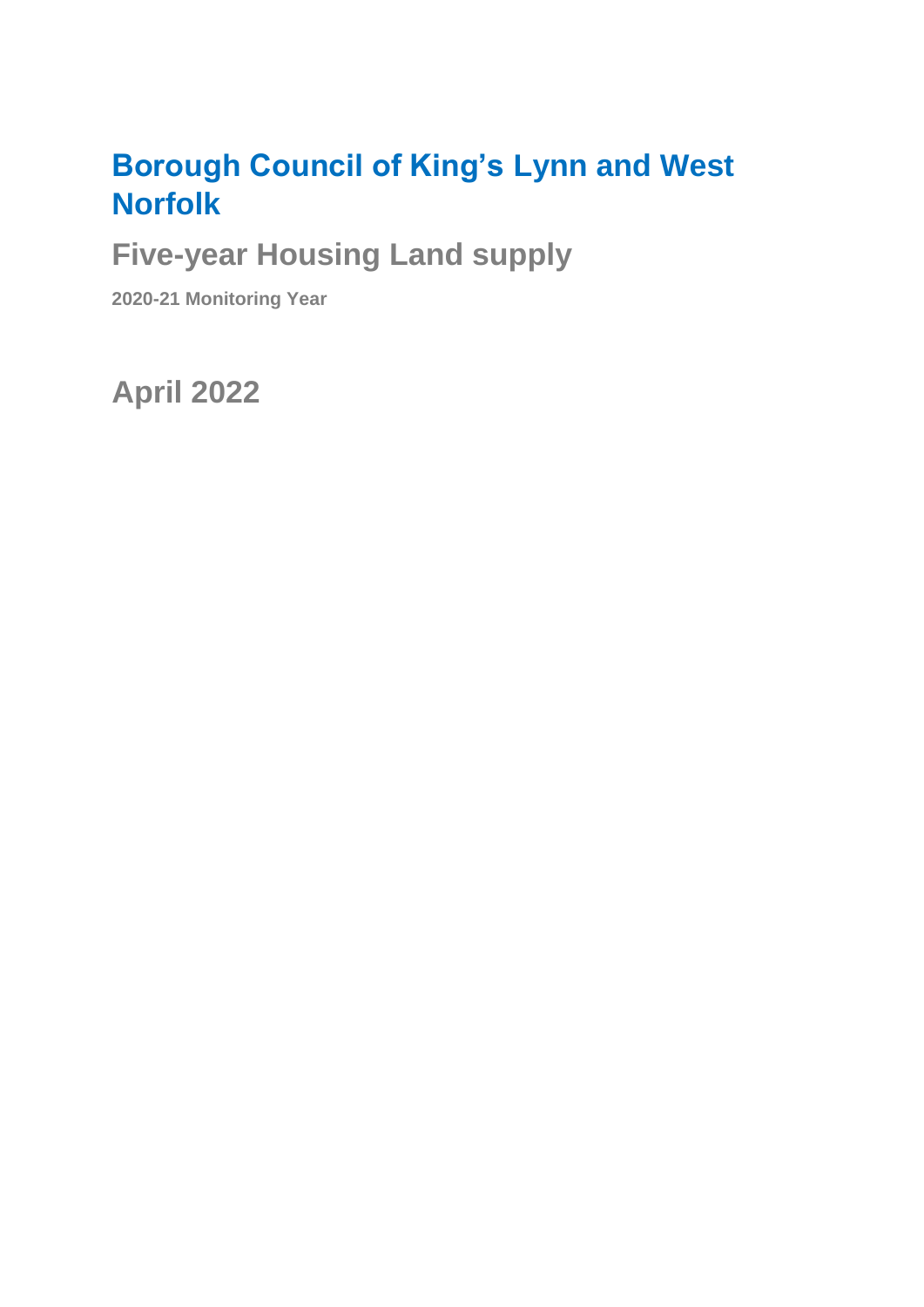#### **Contents**

| <b>Section</b>                                                  | Page Number |
|-----------------------------------------------------------------|-------------|
| 1. Introduction                                                 | 2           |
| 2. National Context – setting 5-year housing land supply target | 4           |
| 3. Local Context-setting 5-year housing land supply target      | 8           |
| 4. Five Year Housing Land Supply                                | 11          |
| Appendix 1 – Local Housing Need Calculation                     |             |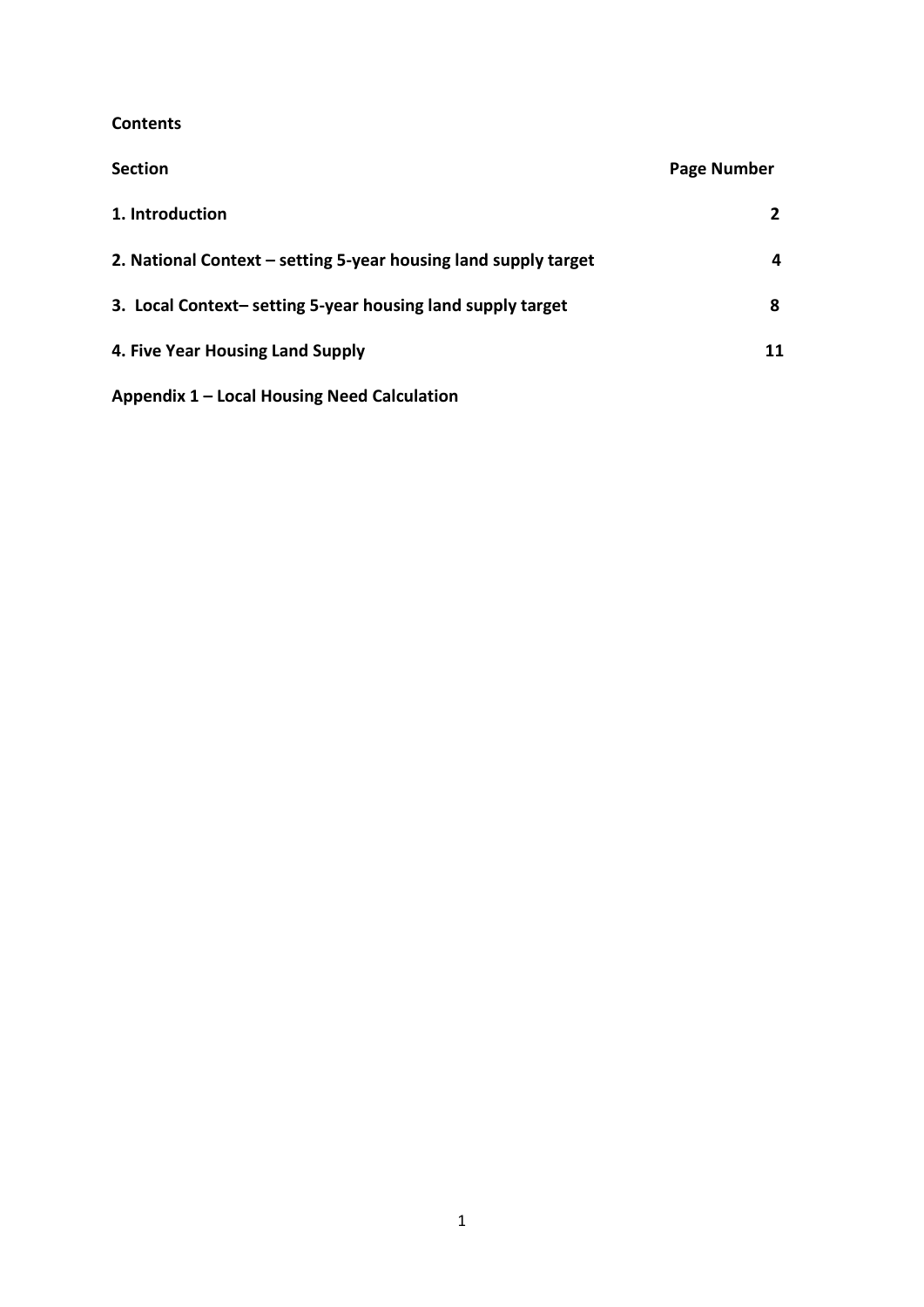#### **1.0 Introduction**

- 1.1 The Government (Department for Levelling Up, Housing and Communities (DLUHC)), has long required local planning authorities (LPAs) to demonstrate that they are working to address the longstanding housing shortage, through promoting sustainable housing development. This process consists of two elements:
	- Looking backward at recent delivery rates over recent years/ during the current Local Plan monitoring period – the Housing Delivery Test (HDT); and
	- Looking forward managing housing land supply, for five years ahead (the 5 year housing land supply) and over the remaining duration of the current Local Plan period.
- 1.2 This paper focuses upon looking forward; explaining the 5-year housing land supply position and associated housing trajectories. This document sets out the key/ headline figures for the 5-year housing land supply, and reviews housing trajectories on the basis of the latest available information regarding deliverability.
- 1.3 The need for the timely preparation of an updated housing land supply position for 2020/21 is particularly important, given the submission of the Local Plan Review in March 2022. Preparation of an updated statement of the Borough Council's 5-year housing land supply (also referred to as the "Annual Position Statement") should significantly bolster the supporting evidence for the Local Plan review.
- 1.4 The 2019 (first) HDT Action Plan took a 'deep dive' into both housing supply and delivery within the borough. This still remains relevant today and the 2019 and 2020 Action Plans<sup>1</sup> should be consulted for the previous context, detailed exploration and analysis of housing supply, the Borough Council's monitoring process, and details of the many proactive measures the Borough Council is undertaking to ensure more sustainable homes are built. The Housing Delivery Test 2021 results (published January 2022) demonstrates that the Council has passed, with a measurement of 96% meaning there are no consequences and therefore the Council is no longer required to prepare a HDT Action Plan.
- 1.5 This paper covers the following stages in assessing the 5-year housing land supply:
	- National and local context setting 5-year housing land supply target;
	- Defining 'deliverable' and 'developable' sites in a local context;
	- Setting housing trajectories; and

**.** 

Calculating the 5-year housing land supply for the Borough.

<sup>&</sup>lt;sup>1</sup> [https://www.west](https://www.west-norfolk.gov.uk/info/20079/planning_policy_and_local_plan/753/housing_delivery_test_hdt_action_plan)[norfolk.gov.uk/info/20079/planning\\_policy\\_and\\_local\\_plan/753/housing\\_delivery\\_test\\_hdt\\_action\\_plan](https://www.west-norfolk.gov.uk/info/20079/planning_policy_and_local_plan/753/housing_delivery_test_hdt_action_plan)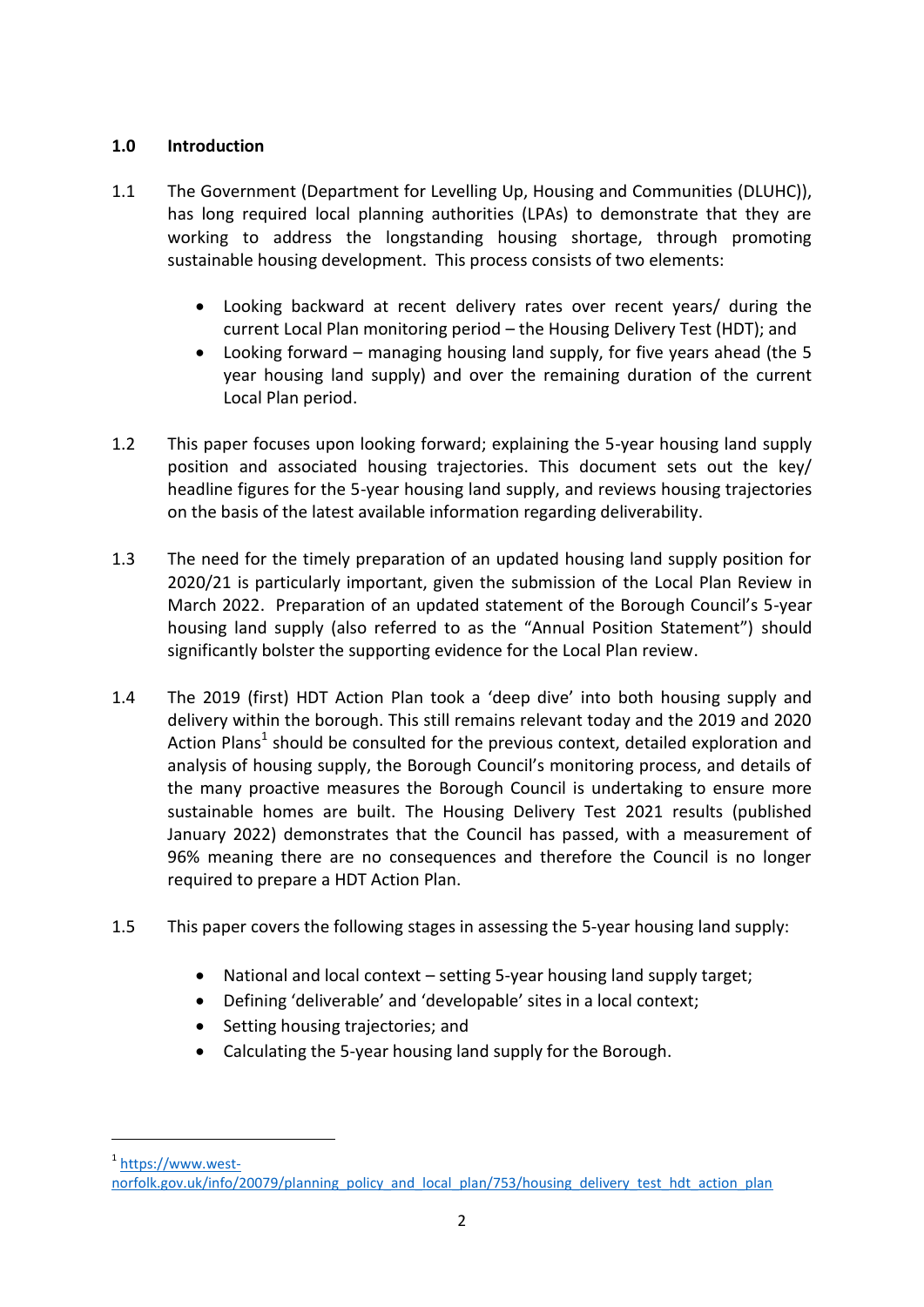- 1.6 The Government requires annual reviews of the 5-year housing land supply to be published, as soon as practically possible after monitoring data regarding the previous monitoring data (completions, extant planning permissions and site-specific allocations) becomes comes available. In this case, the relevant monitoring period is  $1<sup>st</sup>$  April 2020 – 31<sup>st</sup> March 2021, inclusive.
- 1.7 Given all the activities the Borough Council (BC) is undertaking, as explored within the earlier HDT Action Plans, which contribute to planned housing delivery, it is imperative that the BC remains proactive in supporting sustainable development through maintaining a deliverable housing land supply, in accordance with National Planning Policy Framework (NPPF)<sup>2</sup> requirements. Given the long-term nature of many of the larger scale strategic projects (which may take place across the duration of more than a single 20-year Plan period, a robust trajectory underpins all aspects of effectively managing housing delivery.

**.**  $\overline{2}$ 

[https://assets.publishing.service.gov.uk/government/uploads/system/uploads/attachment\\_data/file/1005759](https://assets.publishing.service.gov.uk/government/uploads/system/uploads/attachment_data/file/1005759/NPPF_July_2021.pdf) [/NPPF\\_July\\_2021.pdf](https://assets.publishing.service.gov.uk/government/uploads/system/uploads/attachment_data/file/1005759/NPPF_July_2021.pdf)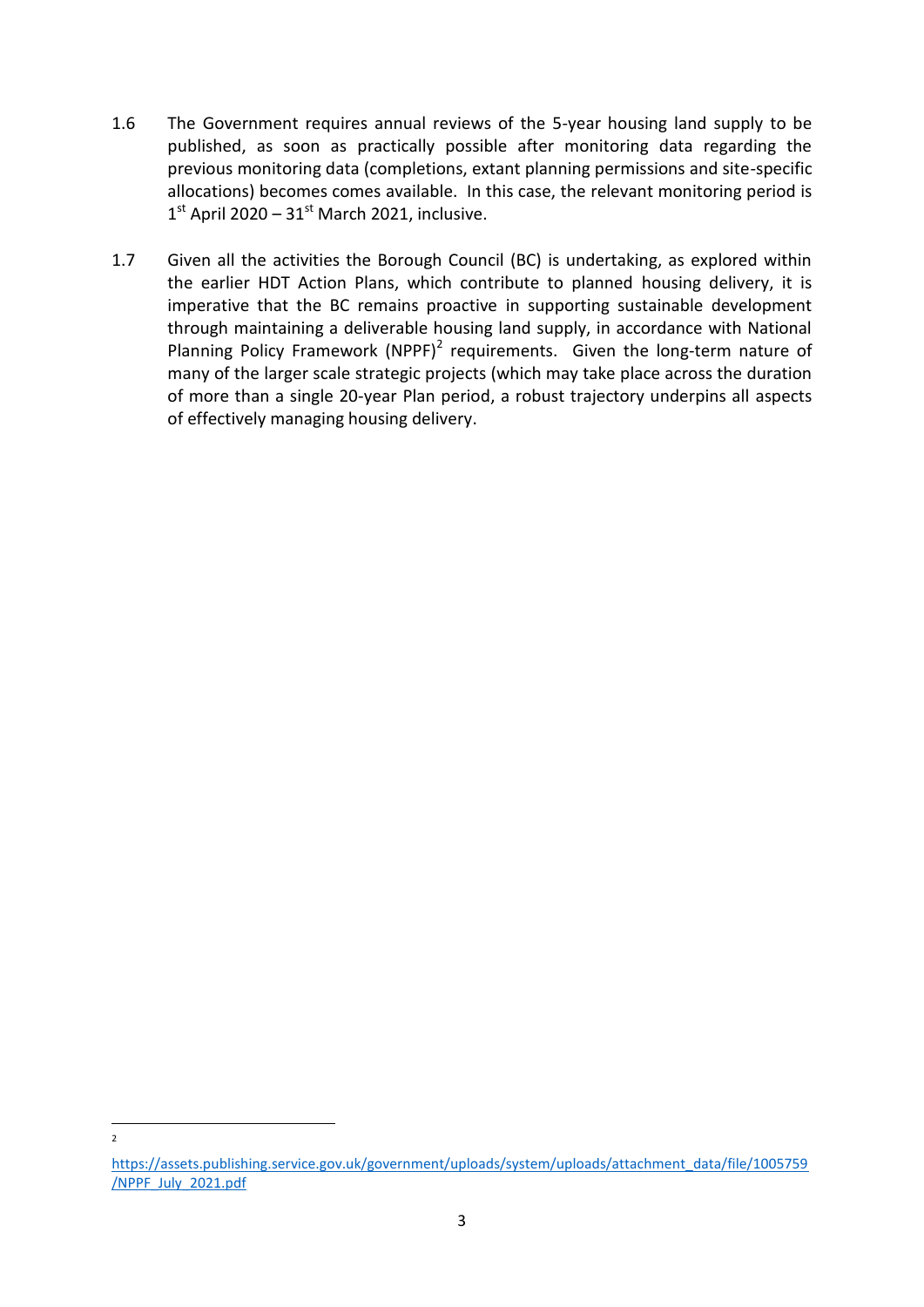## **2.0 National Context – setting 5-year housing land supply target**

- 2.1 In order for Local Planning Authorities (LPA) to use their Local Plan effectively, the Plan must be up-to-date, the LPA should be able to demonstrate a positive 5-year housing land supply position, that can be sustained throughout the Plan period, and also pass the Housing Delivery Test (HDT).
- 2.2 The Local Plan must meet the LPA's housing need over the plan period. The LPA must maintain an adequate supply of housing land, and work to ensure that these houses can be delivered in a timely manner. Practical guidance and direction as to how LPAs can support housing delivery and demonstrate a deliverable housing land supply is provided within the NPPF and Planning Practice Guidance (PPG) $^3$ .
- 2.3 The National Planning Policy Framework (NPPF) was progressively updated in 2018, with minor clarifications in 2019 and a further update (with a greater emphasis upon climate change) published in 2021. The 2018 NPPF and subsequent updates, together with the PPG, have provided progressively more detailed direction and guidance as to how LPAs can demonstrate a deliverable 5-year housing land supply.
- 2.4 The first (2012) NPPF primarily focused upon the role of LPAs in maintaining a housing land supply, through allocating and approving a sufficient supply of deliverable sites. The 2018 NPPF introduced the HDT (continued in the subsequent 2019 and 2021 updates), requiring that LPAs are also now tested against housing delivery. This is something that is predominantly beyond the control of LPAs, although it is nevertheless necessary to demonstrate what an LPA is doing to facilitate and support delivery.
- 2.5 The results for the HDT are used to determine the 'buffer' to apply in housing land supply position statements and whether the presumption in favour of sustainable development should apply.
- 2.6 Under the HDT, the NPPF sets out that:
	- Where housing delivery over the previous three years has been less than 95% of the housing requirement, LPAs should prepare an Action Plan setting out the causes of under delivery and the intended actions to increase delivery
	- Where delivery has been less than 85% of the housing requirement, a 20% buffer should be applied to the supply of deliverable sites for the purposes of housing delivery assessment
	- Where delivery has been less than 75% of the housing requirement, the NPPF's presumption in favour of sustainable development will apply.

<sup>&</sup>lt;sup>3</sup> <https://www.gov.uk/guidance/housing-supply-and-delivery>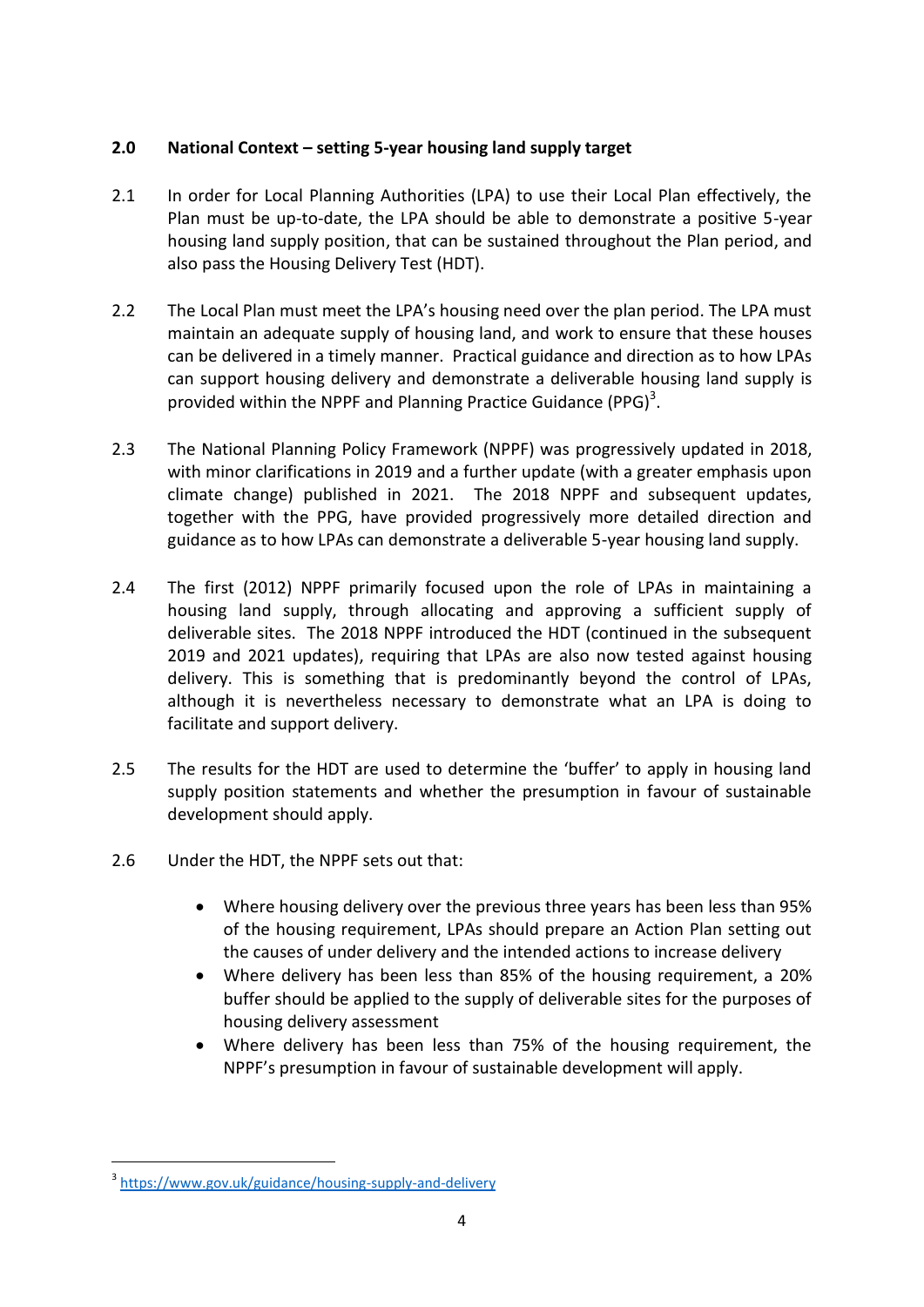- 2.7 The methodology for calculating the Housing Delivery Test is set out in the Housing Delivery Test Measurement Rule Book<sup>4</sup>
- 2.8 To reflect the disturbances to planning services during the national lockdown the Government reduced the 'homes required' within the 2019-20 year by a month and within the 2020-2021 year by four months.
- 2.9 The Housing Delivery Test (HDT) results for 2021 were published on Friday 14th January 2022 by the Department for Levelling Up, Housing and Communities (DLUHC). The table below sets out the results of the Housing Delivery Test and confirms that the Borough of Kings Lynn and West Norfolk achieved 96%.

| <b>Table 1: Housing Delivery Test Results 2021</b> |                       |         |       |                     |         |         |        |     |
|----------------------------------------------------|-----------------------|---------|-------|---------------------|---------|---------|--------|-----|
|                                                    | No. of Homes Required |         | Total | No. Homes Delivered |         | Total   | Result |     |
| 2018/19                                            | 2019/20               | 2020/21 |       | 2018/19             | 2019/20 | 2020/21 |        |     |
| 556                                                | 508                   | 358     | 1422  | 432                 | 591     | 340     | 1363   | 96% |

- 2.10 The Housing Delivery Test 2021 results require the Council to add a 5% buffer to the housing requirement *"to ensure choice and competition in the market for land",* as prescribed by paragraph 74 a) of the NPPF.
- 2.11 This is a step change; in that previously LPAs were benchmarked predominantly against housing supply; i.e. ensuring enough development plan allocations were made and planning permissions granted. However, the NPPF still places significant importance for LPAs upon maintaining a 5-year housing land supply. The relevant 2021 NPPF extracts are set out below.

## Maintaining supply and delivery

**.** 

74.Strategic policies should include a trajectory illustrating the expected rate of housing delivery over the plan period, and all plans should consider whether it is appropriate to set out the anticipated rate of development for specific sites. Local planning authorities should identify and update annually a supply of specific deliverable sites sufficient to provide a minimum of five years' worth of housing against their housing requirement set out in adopted strategic policies, or against their local housing need where the strategic policies are more than five years old<sup>5</sup>. The supply of specific deliverable sites should in addition include a buffer (moved forward from later in the plan period) of:

<sup>4</sup> https://www.gov.uk/government/publications/housing-delivery-test-measurement-rule-book

<sup>&</sup>lt;sup>5</sup> [NPPF footnote 39] "Unless these strategic policies have been reviewed and found not to require updating. Where local housing need is used as the basis for assessing whether a five year supply of specific deliverable sites exists, it should be calculated using the standard method set out in national planning guidance."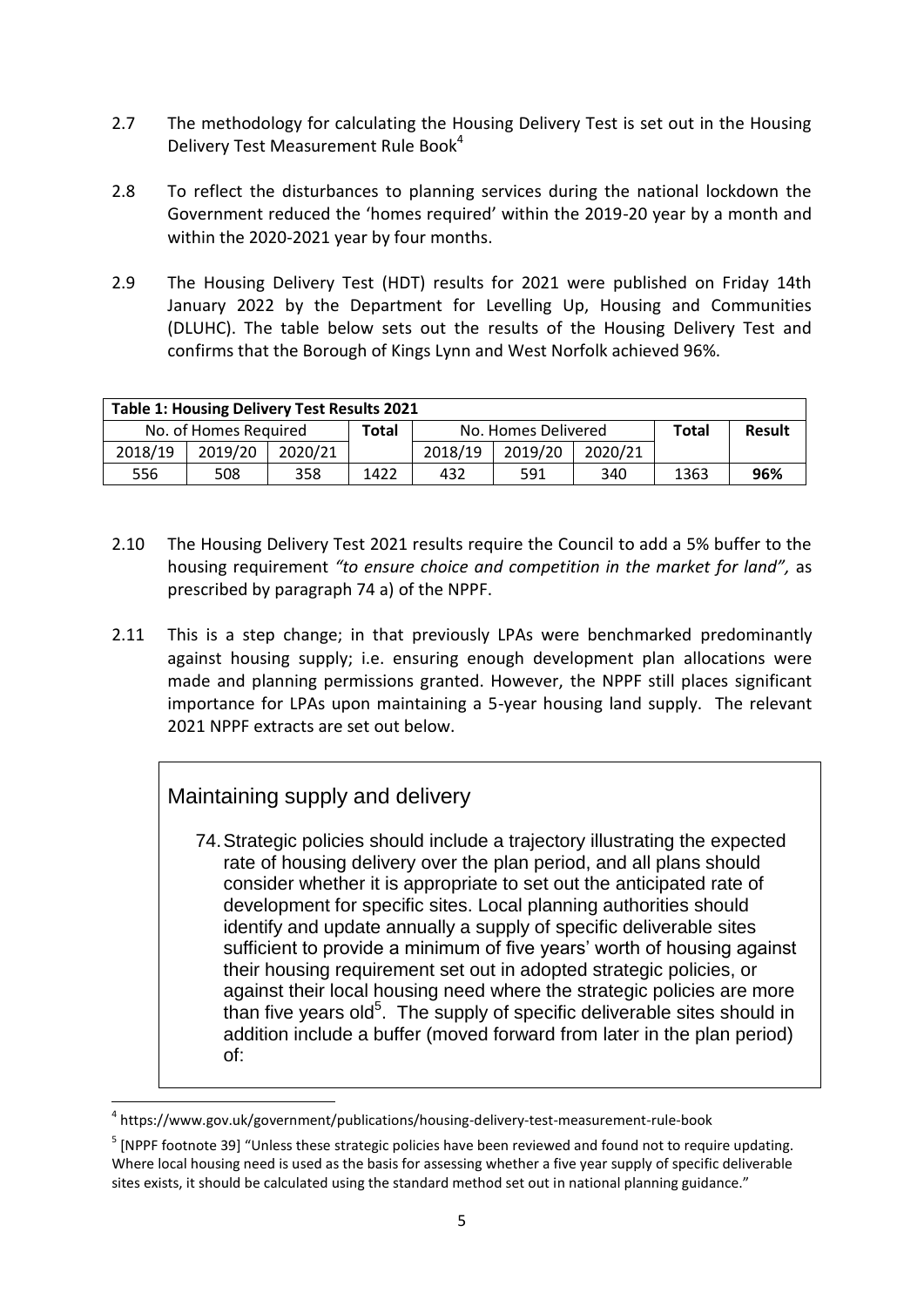|          | a) 5% to ensure choice and competition in the market for land; or                                                                                                                                                                                                                                                                                                                                                                    |
|----------|--------------------------------------------------------------------------------------------------------------------------------------------------------------------------------------------------------------------------------------------------------------------------------------------------------------------------------------------------------------------------------------------------------------------------------------|
|          | b) 10% where the local planning authority wishes to demonstrate a<br>five year supply of deliverable sites through an annual position<br>statement or recently adopted plan <sup>6</sup> , to account for any fluctuations<br>in the market during that year; or                                                                                                                                                                     |
|          | c) 20% where there has been significant under delivery of housing<br>over the previous three years, to improve the prospect of achieving<br>the planned supply'.                                                                                                                                                                                                                                                                     |
| which:   | 75. A five year supply of deliverable housing sites, with the appropriate<br>buffer, can be demonstrated where it has been established in a<br>recently adopted plan, or in a subsequent annual position statement                                                                                                                                                                                                                   |
|          | a) has been produced through engagement with developers and<br>others who have an impact on delivery, and been considered by the<br>Secretary of State; and                                                                                                                                                                                                                                                                          |
|          | b) incorporates the recommendation of the Secretary of State, where<br>the position on specific sites could not be agreed during the<br>engagement process.                                                                                                                                                                                                                                                                          |
|          | Annex 2: Glossary                                                                                                                                                                                                                                                                                                                                                                                                                    |
| delivery | <b>Annual position statement:</b> A document setting out the 5 year housing land<br>supply position on 1st April each year, prepared by the local planning<br>authority in consultation with developers and others who have an impact on                                                                                                                                                                                             |
|          | <b>Deliverable:</b> To be considered deliverable, sites for housing should be<br>available now, offer a suitable location for development now, and be<br>achievable with a realistic prospect that housing will be delivered on the site<br>within five years. In particular:                                                                                                                                                        |
|          | a) sites which do not involve major development and have planning<br>permission, and all sites with detailed planning permission, should be<br>considered deliverable until permission expires, unless there is clear<br>evidence that homes will not be delivered within five years (for example<br>because they are no longer viable, there is no longer a demand for the<br>type of units or sites have long term phasing plans). |
|          | b) where a site has outline planning permission for major development,<br>has been allocated in a development plan, has a grant of permission in                                                                                                                                                                                                                                                                                     |

 $^6$  [NPPF footnote 40] "For the purposes of paragraphs 74b and 75 a plan adopted between 1 May and 31 October will be considered 'recently adopted' until 31 October of the following year; and a plan adopted between 1 November and 30 April will be considered recently adopted until 31 October in the same year."

 $\frac{7}{1}$  [NPPF footnote 41] "This will be measured against the Housing Delivery Test, where this indicates that delivery was below 85% of the housing requirement."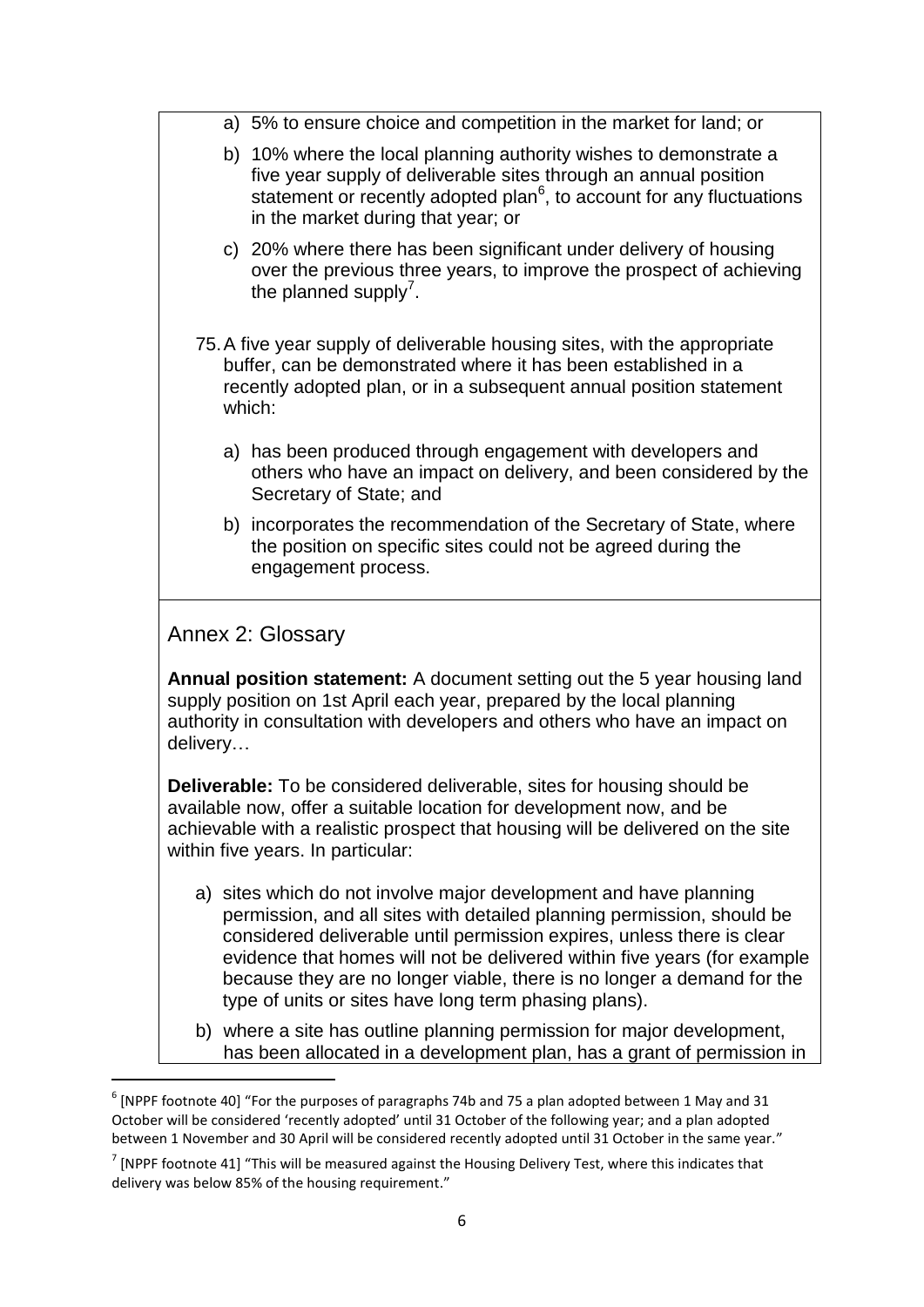principle, or is identified on a brownfield register, it should only be considered deliverable where there is clear evidence that housing completions will begin on site within five years.

**Developable:** To be considered developable, sites should be in a suitable location for housing development with a reasonable prospect that they will be available and could be viably developed at the point envisaged.

2.12 It is important that LPAs work to ensure a deliverable housing land supply is maintained, in accordance with current Government policy and guidance, as set out in the NPPF and PPG.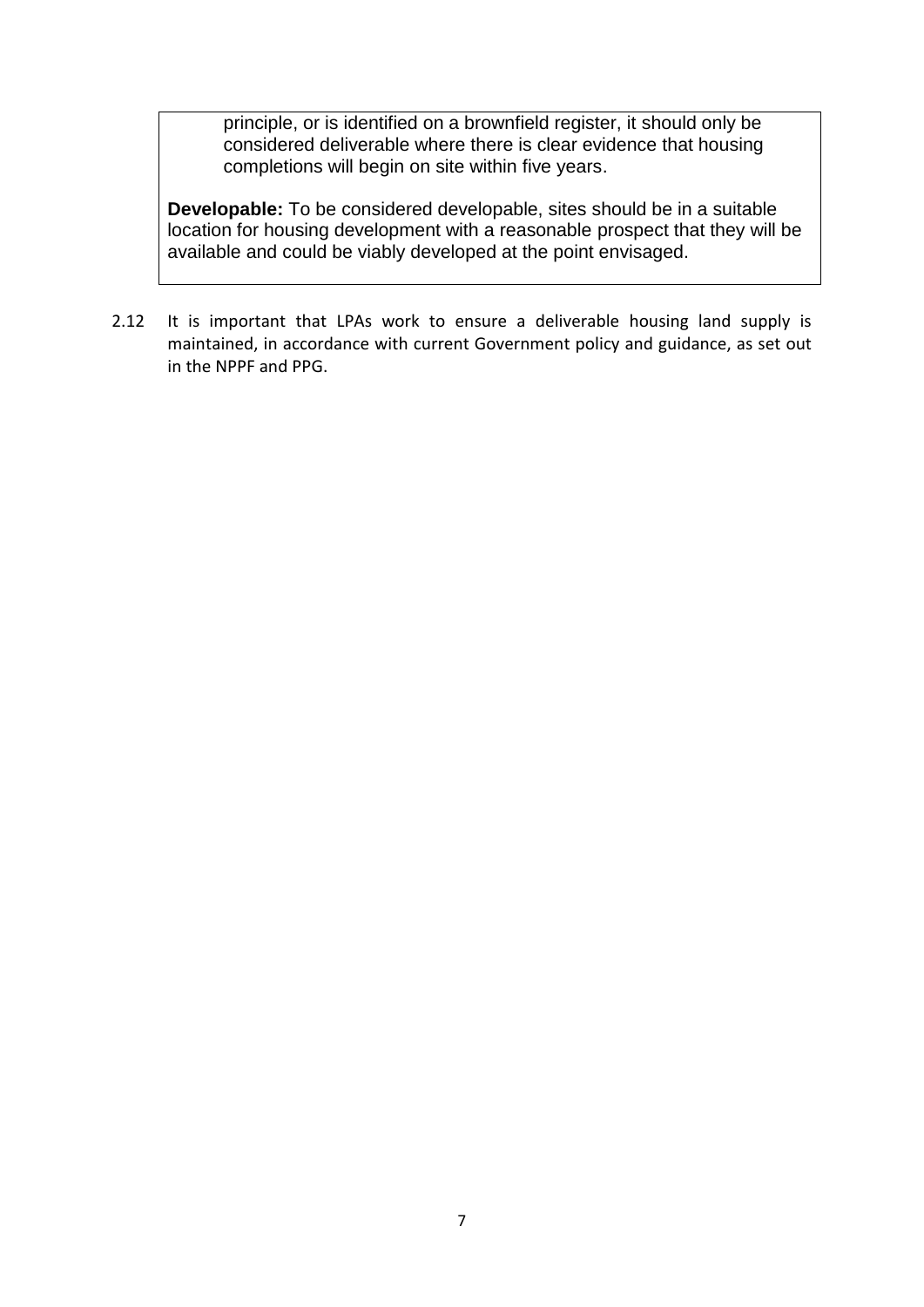## **3.0 Local Context– setting 5-year housing land supply target**

- 3.1 The Borough Council's (BC) adopted Local Plan currently comprises two development plan documents:
	- Core Strategy (CS), adopted in 2011<sup>8</sup>; and
	- Site Allocations and Development Management Policies Plan (SADMP)<sup>9</sup>, adopted 2016.

## *Adopted Local Plan – CS and SADMP*

- 3.2 The CS provides strategic level guidance as to growth and significant issues across the Borough in the period to 2026. The CS forms one part of Local Plan. It is the main document setting out the long-term strategy, including the vision and objectives for the Borough, and the broad policies that will steer and shape new development. Critically, it sets housing requirements for the duration of the Plan period (up to 25 years ahead).
- 3.3 The SADMP gives effect to this and compliments the CS. This is done so through the provision of allocations for land uses including housing and economic land to meet aspirations of the CSS (five dwellings and above). The SADMP also provides a series of detailed development management policies which will assist in determining planning applications. The plan period covered by the Local Plan is from 2001 through to 2026.
- 3.4 The CS and SADMP requirements originated from the former East of England Plan minimum dwelling provision for the Borough (2001-2021). The basis for these requirements (Table 2, below) is explained at CS, paragraph 7.2.11.

| Table 2: Adopted Local Plan (Core Strategy) housing requirement          |        |
|--------------------------------------------------------------------------|--------|
| East of England Plan minimum dwelling provision 2001-2021                | 12,000 |
| Plus a further 5 years supply @ 600 dpa covering the 2021-26 period, to  |        |
| ensure a 15 year supply from date of adoption (2011)                     | 3,000  |
| <b>TOTAL BASELINE REQUIREMENT</b>                                        | 15,000 |
| 10% additional contingency additional, allowing for flexibility and non- |        |
| completion                                                               | 1,500  |
| TOTAL LOCAL PLAN (CORE STRATEGY) REQUIREMENT (2001-2026)                 | 16,500 |
| <b>ANNUAL HOUSING REQUIREMENT (2001-2026)</b>                            | 660    |

3.5 These requirements, which pre-date the first (2012) NPPF, were replaced by a requirement for housing figures to be calculated on the basis of objectively assessed

<sup>9</sup> [https://www.west-](https://www.west-norfolk.gov.uk/info/20220/site_allocations_and_development_management_policies_plan/514/adopted_plan)

<sup>&</sup>lt;sup>8</sup> [https://www.west-norfolk.gov.uk/info/20219/core\\_strategy/112/core\\_strategy\\_explained](https://www.west-norfolk.gov.uk/info/20219/core_strategy/112/core_strategy_explained)

[norfolk.gov.uk/info/20220/site\\_allocations\\_and\\_development\\_management\\_policies\\_plan/514/adopted\\_plan](https://www.west-norfolk.gov.uk/info/20220/site_allocations_and_development_management_policies_plan/514/adopted_plan)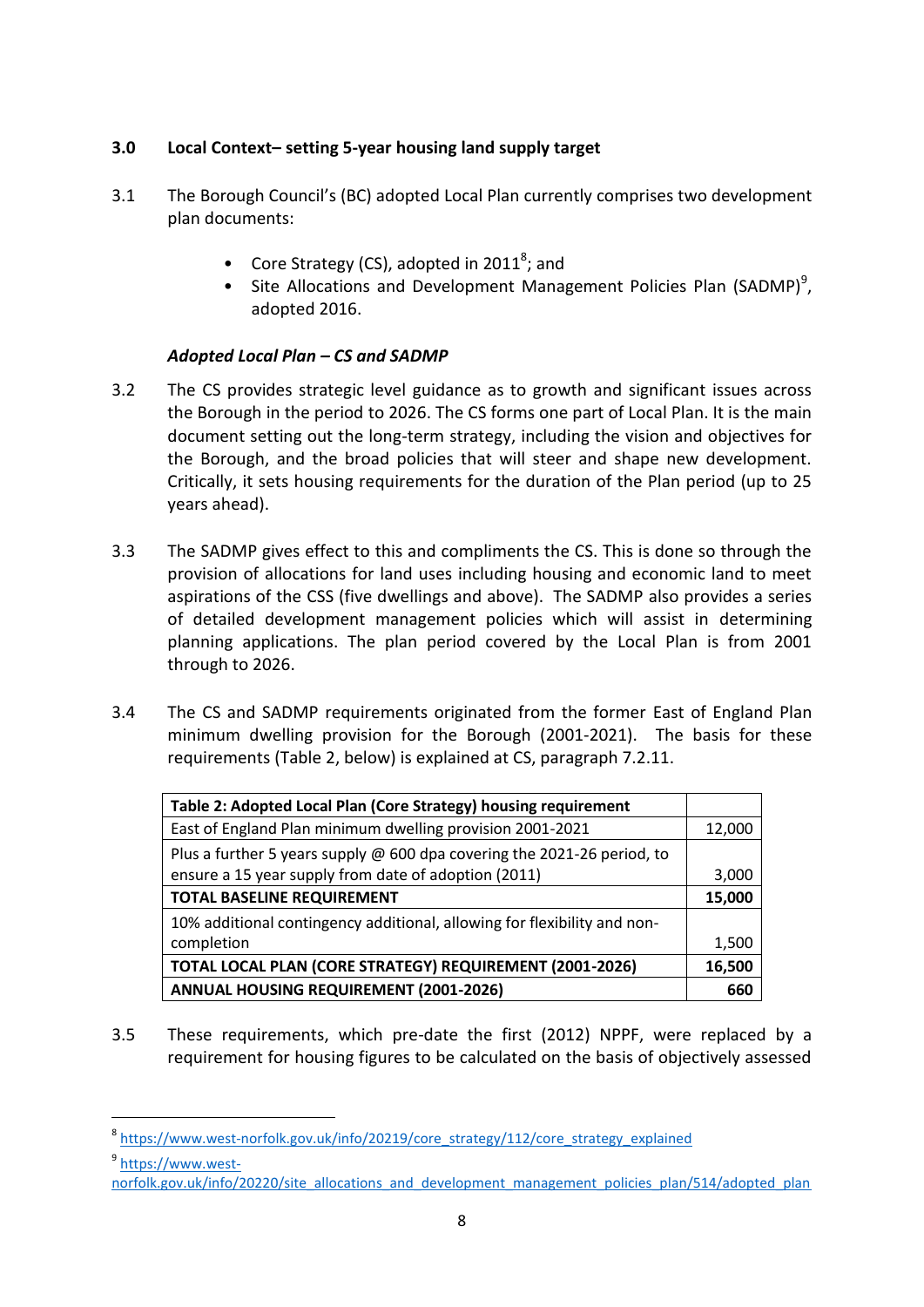need (OAN) for housing. Subsequent NPPF updates (2018, 2019 and 2021) have referred to this as requirement as local housing need (LHN).

3.6 Notwithstanding, the SADMP was prepared using the housing requirements set by the adopted (2011) CS. The SADMP allocated sites throughout the Borough, to fulfil the overall CS housing requirements and distribution of new housing (CS, paragraph 7.2.12/ Figure 1).

## *Replacement Local Plan (Submission March 2022)*

- 3.7 As stated within the NPPF, Planning law requires that applications for planning permission be determined in accordance with the development plan, unless material considerations indicate otherwise. As part of the SADMP examination the BC agreed to commence an early review of its Local Plan (CS & SADMP) and create one single plan document which covers the longer term (to 2036). This is set out in the SADMP, Policy DM2A.
- 3.8 Indeed, this policy was adhered to and shortly after adoption of the SADMP (2017) the BC commenced the review. The Local Plan review will cover the plan period from 2016 through to 2036. A call for sites and policy suggestions consultation was held towards the end of 2016. In early 2019 a consultation on the draft version of the Local Plan review was carried out for period of 8 weeks. This has since been followed by publication of the Pre-Submission Draft Local Plan for 8 weeks consultation under Regulation  $19^{10}$  (August/ September 2021). Following the Regulation 19 consultation, the Local Plan Review was submitted to the Secretary of State in March 2022. A timetable for production of the Local Plan review is contained within the BC's Local Development Scheme (LDS) which available via the link below. Please note that there were delays in the Local Plan review programme, and therefore the latest LDS does not wholly correspond with the series of events.
	- [https://www.west](https://www.west-norfolk.gov.uk/info/20214/emerging_local_plan_review/500/local_development_scheme)[norfolk.gov.uk/info/20214/emerging\\_local\\_plan\\_review/500/local\\_developm](https://www.west-norfolk.gov.uk/info/20214/emerging_local_plan_review/500/local_development_scheme) [ent\\_scheme](https://www.west-norfolk.gov.uk/info/20214/emerging_local_plan_review/500/local_development_scheme)
- 3.9 It is important to note that time alone is not the factor for which a plan is considered up-to-date or not. Development plan policies are not "time limited". Instead, the weighting that can be attributed to individual policies is dependent upon how consistent the plan's policies are with the latest / current NPPF; e.g. the "five year" rule for Local Plans, which means that the Government's own Local Housing Needs (LHN) figures will supersede the Local Plan requirement once five years have passed since the adoption date (in the case of BCKLWN, the 2011 Core Strategy).
- 3.10 The Council is therefore required to assess the five year housing land supply for the period 2021-26 against the latest assessment of LHN. The latest LHN figure is **549**

<sup>10</sup> <https://www.legislation.gov.uk/uksi/2012/767/regulation/19>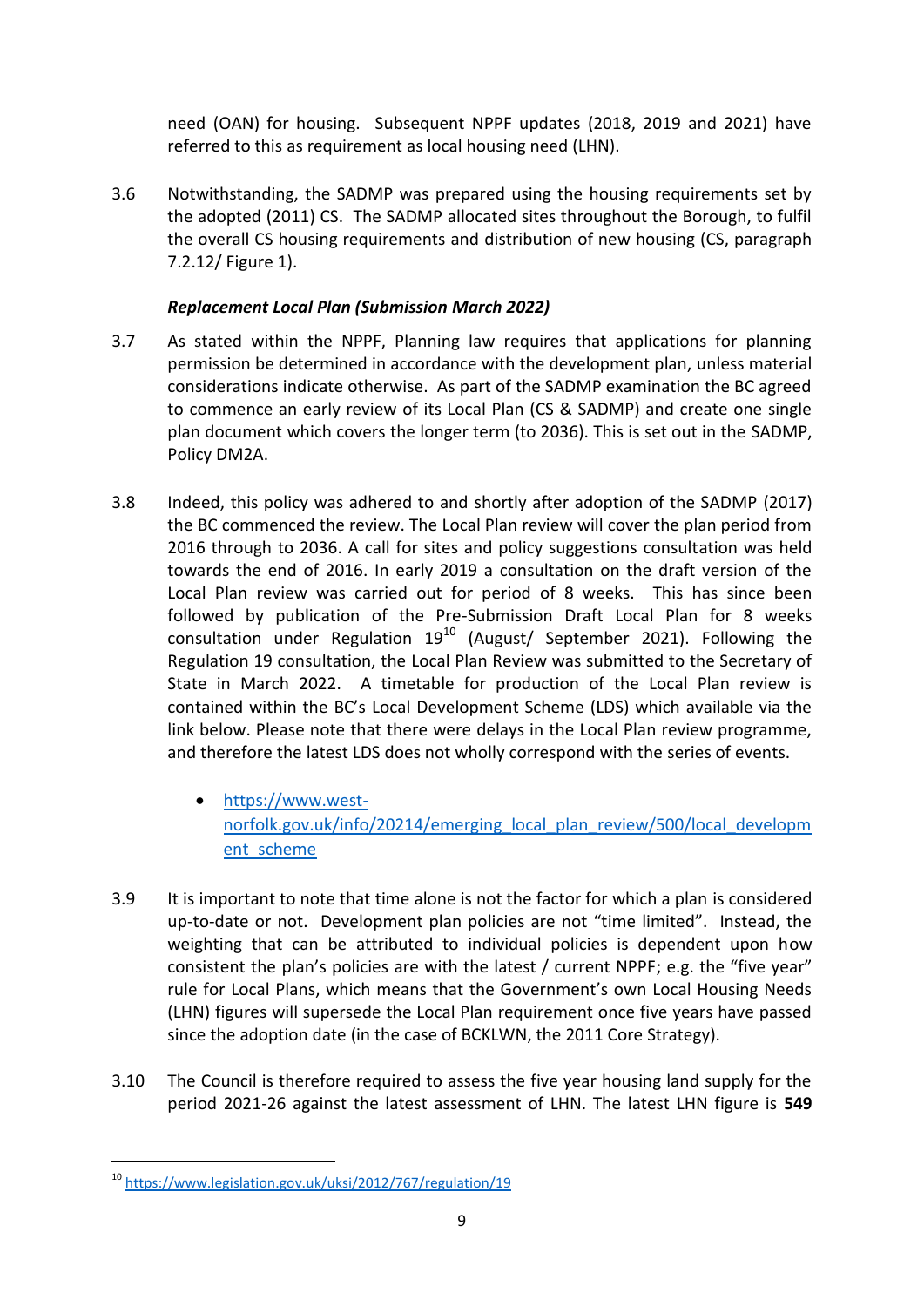dwellings per annum<sup>11</sup>. For the calculations behind the latest LHN figure, please see appendix 1 of this report.

3.11 Table 3 (below) explains the implications on the housing requirement of applying a LHN of 549 dpa over the 2021-26 monitoring period plus a 5% buffer. The Housing Delivery Test 2021 results (published January 2022) demonstrates that the Council has passed, with a measurement of 96% meaning there are no consequences. The Council is now only required to add a 5% buffer to the housing requirement to ensure choice and competition in the market for land, as prescribed by paragraph 74 a) of the NPPF. Applying a 5% buffer to a LHN of 549 dwellings per annum leads to a housing requirement of **576 dwellings per annum** for the 2021-26 monitoring period. This leads to a total housing requirement over the five - year period of **2882 dwellings**.

| Table 3: housing requirement using a LHN of 549 dpa 2021-26        |         |
|--------------------------------------------------------------------|---------|
| Local Housing Need (LHN)                                           | 549 dpa |
| $LHN \times 5$                                                     | 2745    |
| LHN + 5% (NPPF para 74(a))                                         | 576 dpa |
| LHN +5% x 5 (Total housing requirement over 5 year period 2021-26) | 2882    |

**<sup>.</sup>**  $^{11}$  Figure for the latest adjusted LHN, calculated using the standard methodology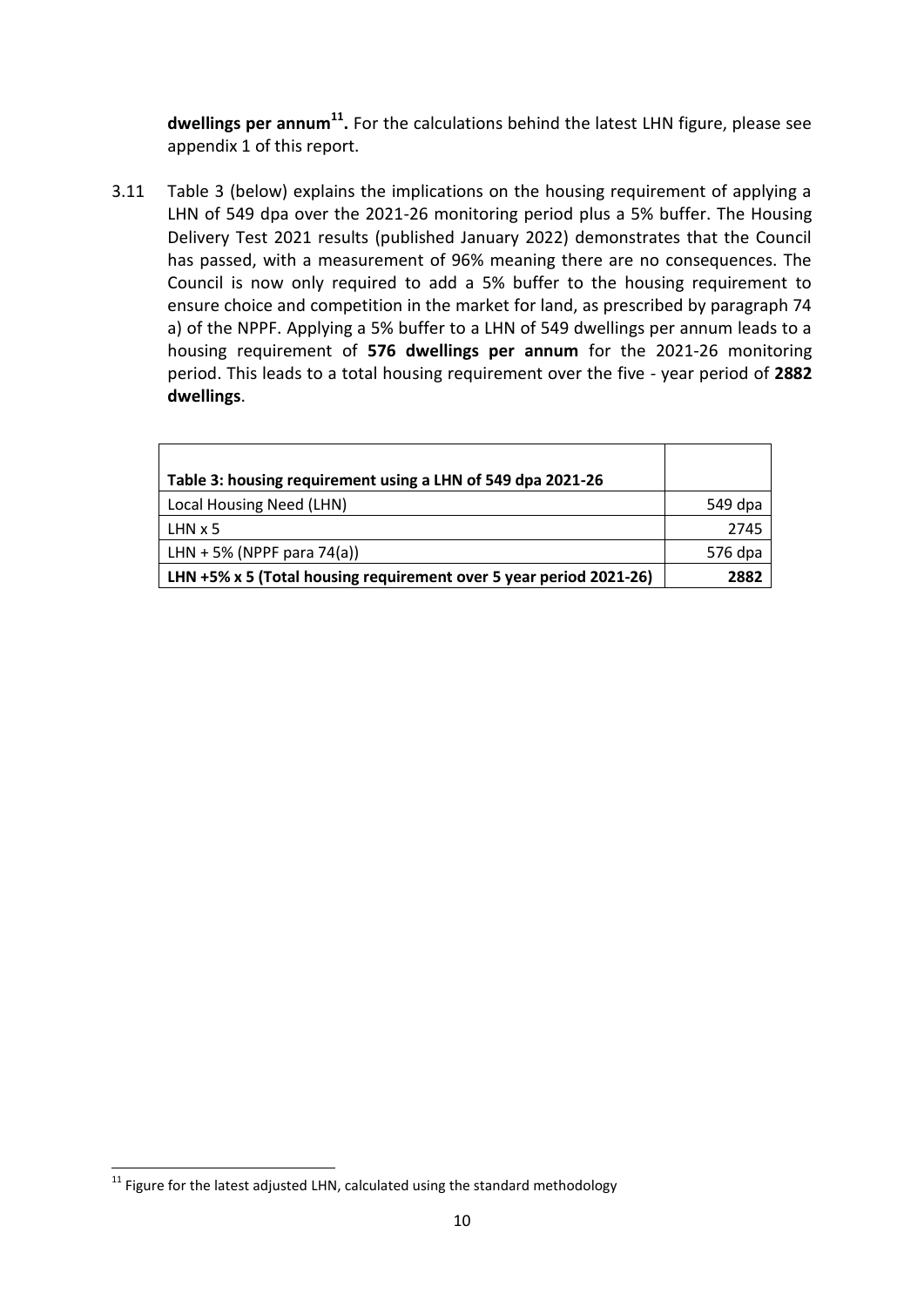#### **4.0 Five Year Housing Land Supply**

- 4.1 LPAs should ensure that they maintain a supply of specific deliverable sites sufficient to provide five years' worth of housing against their housing requirement. Therefore, LPAs need to maintain an identifiable five-year housing land supply at all points during the plan period.
- 4.2 The NPPF makes it clear that the LHN for the purpose of plan-making and 5-year housing land supply calculations if the Local Plan was adopted over 5 years ago, should be calculated using the standard methodology. This was introduced by the revised framework and is set out within the PPG Housing need assessment chapter. This is further reaffirmed by the PPG in the Housing and economic land availability assessment chapter<sup>12</sup>.
- 4.3 Section 3 of this Five Year Housing Land Supply Statement explains the LHN figure that has been applied to assess the Five Year Housing Land Supply position for 2021- 26.
- 4.4 The table, overleaf, is an appreciation of the various sources of housing supply taken from the 2020/21 housing trajectory. Note that a 10% lapse rate has been applied to planning permissions, this recognises that some permissions may either lapse or not complete within the five-year period, as currently envisaged. Such a rate has not been applied to the Local Plan allocations adopted in September 2016 as part of the Site Allocations and Development Management Polices Plan (SADMP). This is because all the allocations are expressed as 'at least x' number of dwellings (i.e. minima). The consequence of this has seen SADMP allocations come forward with planning proposals, and gain permission, for much higher numbers than the minimum stated by the relevant policy.
- 4.5 An allowance for future windfall is made within the calculation. This is based upon windfall completions since the start of the plan period, 2001/2002. For the purpose of this 5-year land supply calculation a 25% reduction has been applied to recognise that land is a finite resource, although this will (in part) offset the 10% lapse rate which is also factored in. As well as this the windfall allowance has only be factored into the final two years of the five-year calculation, allowing for a three period for such developments to come forward. This approach is in accordance with the NPPF.
- 4.6 It should also be noted that the latest definition of what constitutes a deliverable site has been used in accordance with the NPPF & PPG:

## **NPPF, Annex 2**

**.** 

**Deliverable:** To be considered deliverable, sites for housing should be available now, offer a suitable location for development now, and be achievable with a realistic prospect that housing will be delivered on the site

<sup>12</sup> <https://www.gov.uk/guidance/housing-and-economic-development-needs-assessments>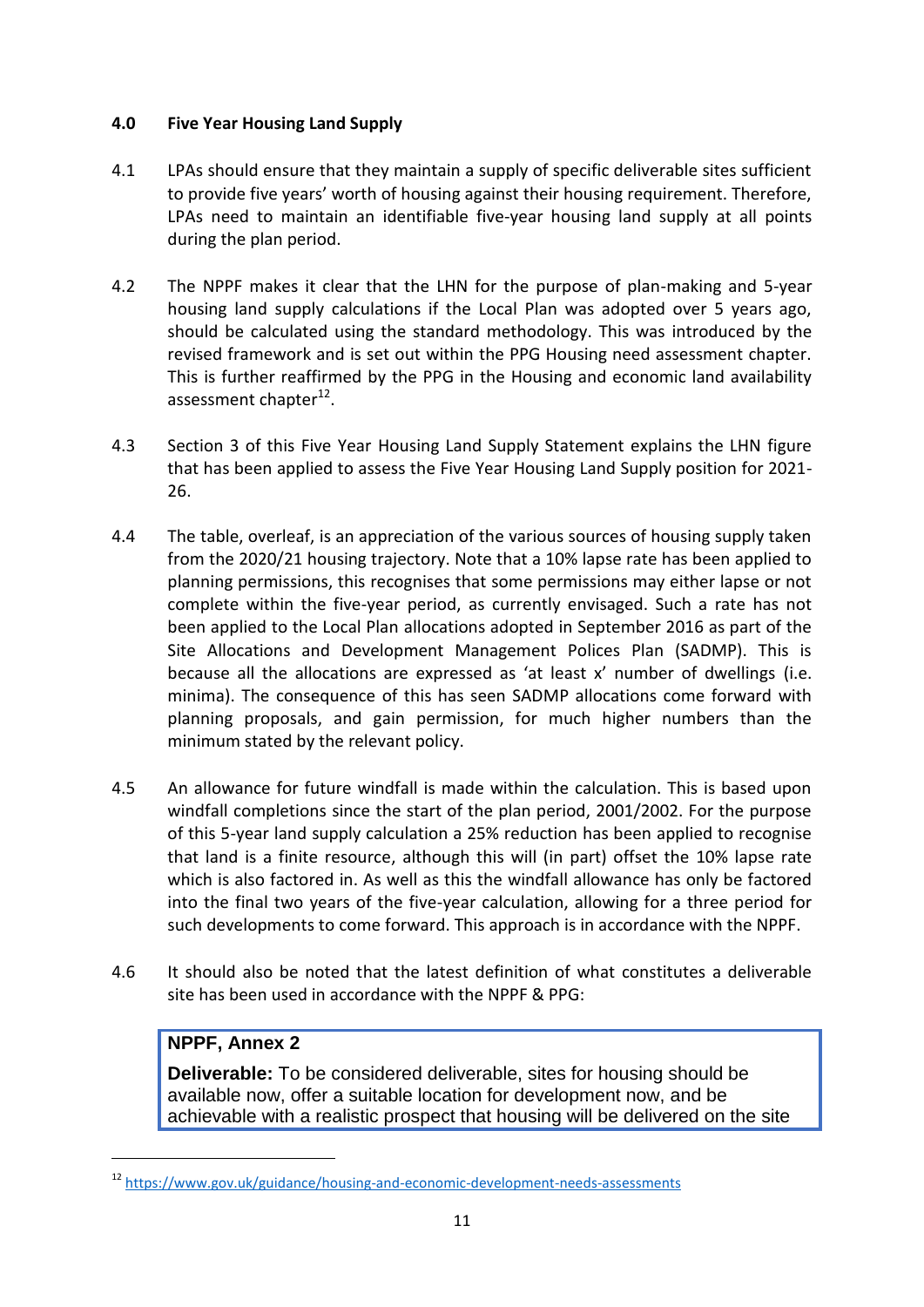within five years. In particular:

- a) sites which do not involve major development and have planning permission, and all sites with detailed planning permission, should be considered deliverable until permission expires, unless there is clear evidence that homes will not be delivered within five years (for example because they are no longer viable, there is no longer a demand for the type of units or sites have long term phasing plans).
- b) where a site has outline planning permission for major development, has been allocated in a development plan, has a grant of permission in principle, or is identified on a brownfield register, it should only be considered deliverable where there is clear evidence that housing completions will begin on site within five years.

| <b>Table 4 Housing Supply</b>                                    |          |
|------------------------------------------------------------------|----------|
| Extant consents on unallocated sites (10+)                       | 864      |
| Extant unallocated sites (5-9) units                             | 372      |
| Extant consents for small sites (1-4 units)                      | 784      |
| <b>Sub Total</b>                                                 | 2020     |
| 10% Lapse Rate                                                   | 202      |
| Windfall sub total minus 10% Lapse Rate                          | 1818     |
| <b>SADMP 2016 Allocations</b>                                    | 1169     |
| <b>ACP Additional Sites</b>                                      | 0        |
| Pre-Submission Draft Local Plan review sites                     | $\Omega$ |
| Windfall Allowance - large sites 10+ (124 p.a. years 4 & 5 only) | 248      |
| Windfall Allowance - small sites (180 p.a. years 4 and 5 only)   | 360      |
| <b>Total Identified Supply</b>                                   | 3595     |

- 4.7 The table above concludes that the identified supply is 3595 dwellings for the 5-year period, from 2020/21 to 2025/2026.
- 4.8 Table 5 below provides the five year housing land supply calculation using a LHN of 549 dpa.

| Table 5 Five Year Housing Land Supply using LHN of 549 dpa |       |
|------------------------------------------------------------|-------|
| <b>IHN</b>                                                 | 549   |
| LHN $(549)$ x 5 (years) + 5% buffer                        | 2,882 |
| Identified Supply (3595) / LHN x 5 + 5% Buffer             | 1.25  |
| Five Year Housing Land Supply (1.25 x 5)                   | 6.24  |

- 4.9 As demonstrated in Table 6 above, the Council can demonstrate a housing land supply of **6.24 years** against a LHN of 549 dpa + 5% buffer.
- 4.10 Overall, following the standard method for calculating Local Housing Need (LHN) the Council is able to demonstrate a 5-year housing land supply position significantly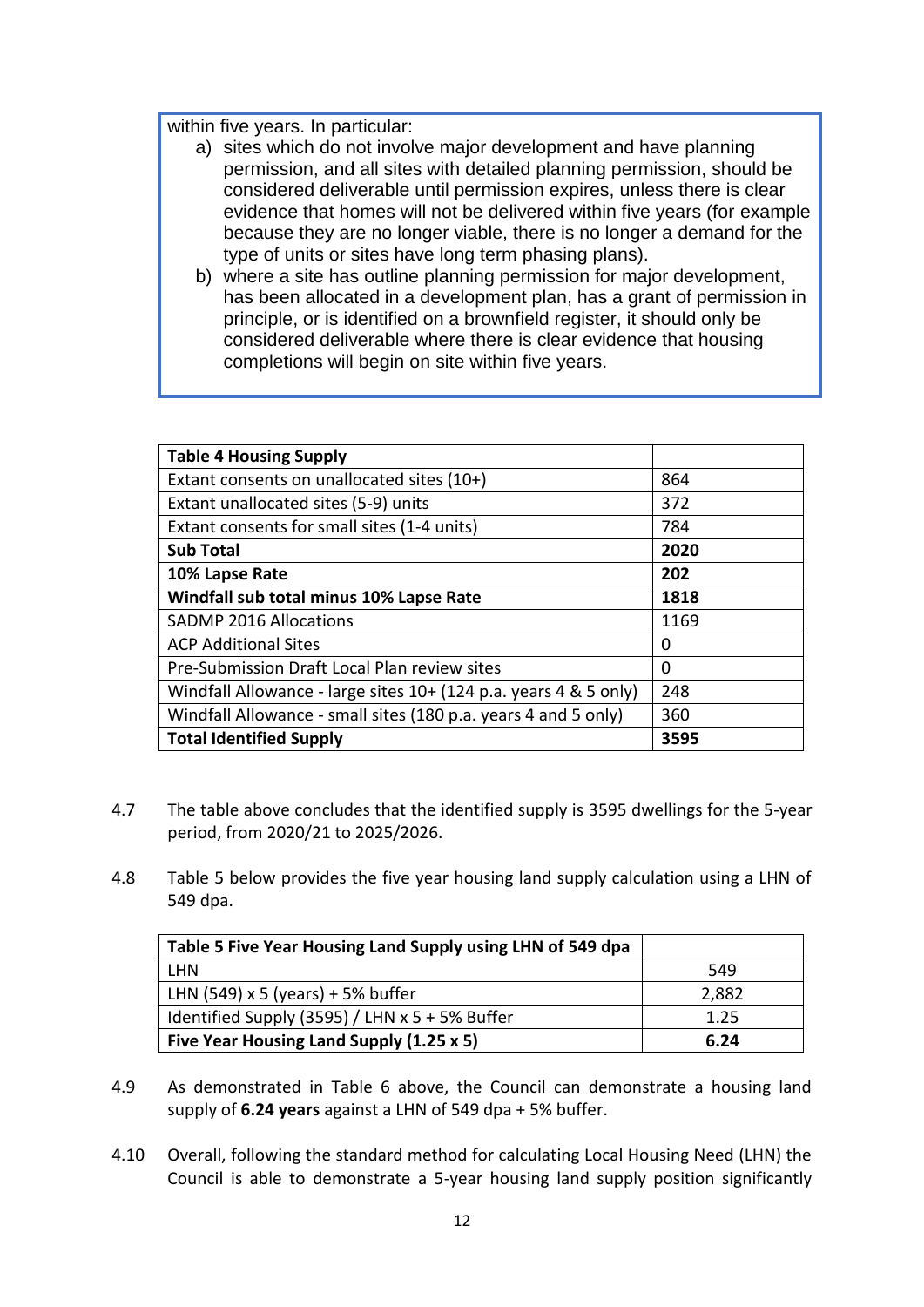higher than 5 years' worth between 2021/22 and 2025/26. The full 2020/21 housing trajectory relating to this Five Year Housing Land Supply Statement is available to view on the Council's website.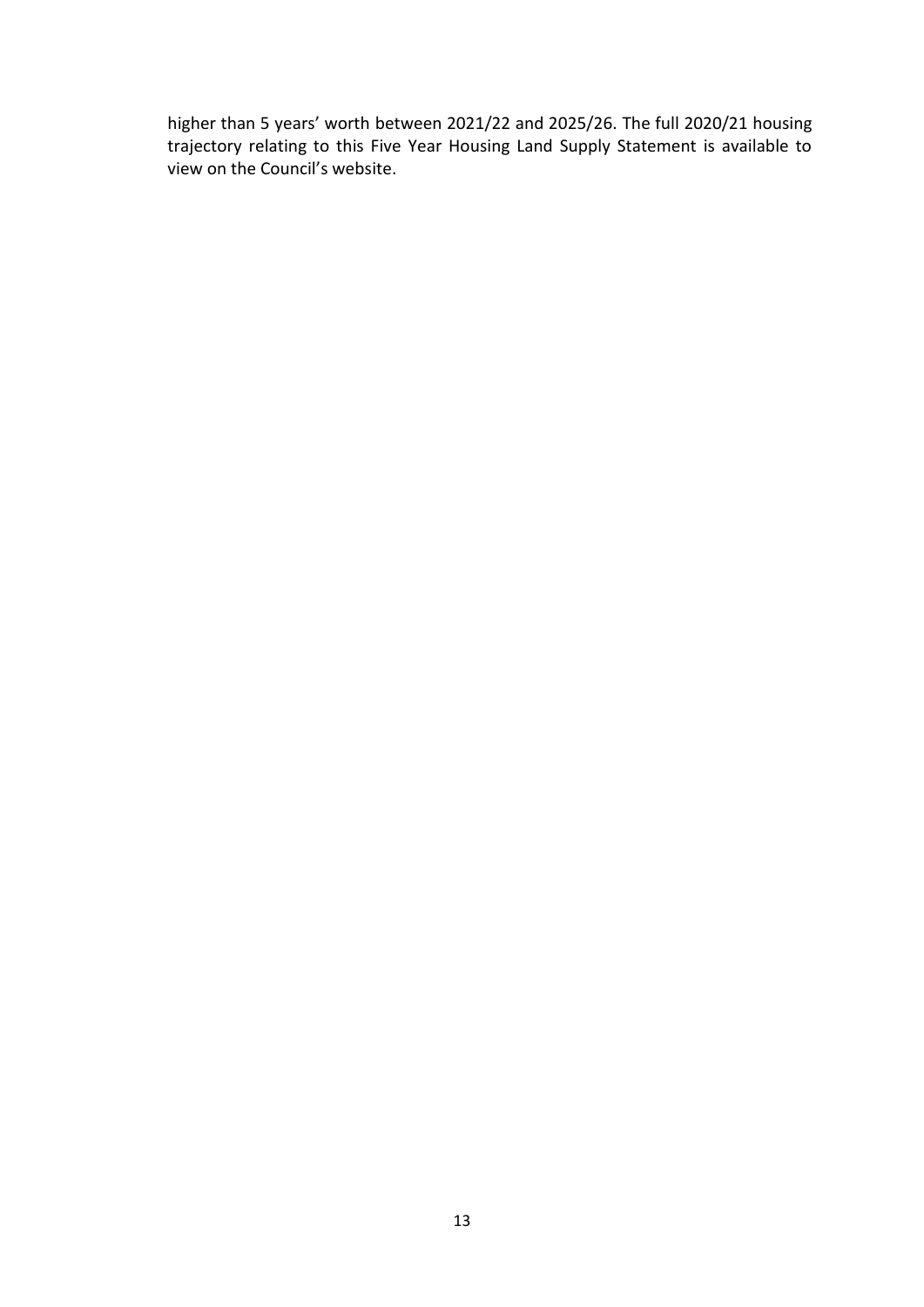## **Appendix 1 - Local Housing Need Calculations**

- 1. The NPPF makes it clear that the Local Housing Need (LHN) for the purpose of planmaking and 5-year housing land supply calculations if the Local Plan was adopted over 5 years ago, should be calculated using the standard methodology. This was first introduced by the 2018 NPPF, retained in subsequent updates and is set out within the PPG Housing need assessment chapter. This is further reaffirmed by the PPG in the Housing and economic land availability assessment chapter.
- 2. The calculation resulting in a LHN figure of 549dpa is set out below.

#### **Local Housing Need (LHN)**

#### **Step 1: Setting the baseline**

2014 – Based Household Projections in England. Table 406:

| 2020   | 2030 | Growth |
|--------|------|--------|
| 66,831 | 170  | 4,448  |

## 4,448 / 10 = **444.8**

#### **Step 2: An adjustment to take account of affordability**

Ratio of house price to workplace-based earnings (lower quartile and median), 1997 to 2020 (2020 Median Work Based Affordability Ratio, Table 5c):

 $2020 = 7.76$ 

## **Adjustment factor:**

 $=$  ((local affordability ratio – 4) / 4) x 0.25 = ((7.76 – 4) / 4) x 0.25 = 0.235

#### **Minimum annual local housing need figure:**

 $=$  (1 + adjustment factor) x Projected household growth =  $(1 + 0.235)$  x 444.8 = (549.328) ~549

#### **Step 3: Capping the level of any increase**

The local authority adopted a strategic Local Plan (Part 1/ Core Strategy) more than 5 years ago. The housing requirement has been reviewed for the replacement Local Plan review. Although the Local Plan review (2016-2036) has now been submitted to the Secretary of State, this is still an emerging Plan that is yet to be examined. Therefore, in this context the last plan adopted which assessed and set housing numbers was the Core Strategy adopted in 2011.

- The average annual housing requirement figure in the existing relevant policies is 660 a year
- Average annual household growth over 10 years is 444.8 (as per step 1)
- The minimum annual local housing need figure is 549 (as per step 2)